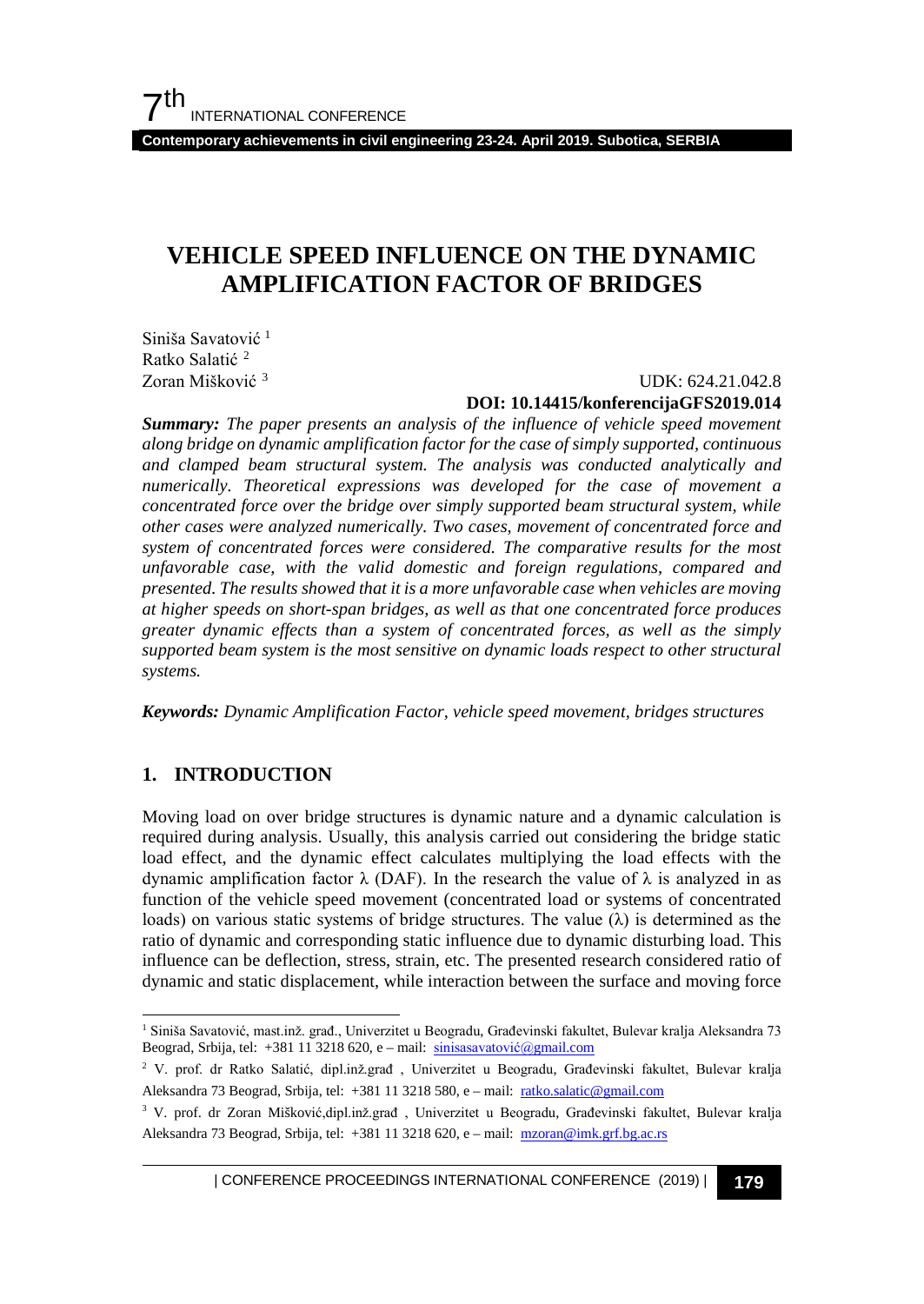**Савремена достигнућа у грађевинарству 23-24. април 2019. Суботица, СРБИЈА**

is not take into account. Also, additional mass which corresponds to concentrated moving load is neglected.

### **2. ANALYTICAL SOLUTION OF THE TRANSVERSE VIBRATION OF SIMPLY SUPPORTED BEAM UNDER THE MOVING CONCENTRATED FORCE**

The problem of determining the transverse vibrations of the simply supported beam due to moving a constant intensity concentrated load,  $P(t) = const$  with constant speed  $V(t) =$ *const* is considered.



*Figure 1: Simply supported beam deflection due to moving concentrated load*

In Figure 1 is shown layout of considered simply supported beam with: constant bending stiffeness *EI*, distributed mass  $\overline{m}$ , damping coefficient *c* and span *L*. Product *Vt* defines the position of concentrated load  $P(t)$  over the structure. Deflecton of structure for considered case is discribed by partial differential equation (1):

$$
EI\frac{\partial^4 y(x,t)}{dx^4} + m\frac{\partial^2 y(x,t)}{dt^2} + c\frac{\partial y(x,t)}{dt} = \delta(x - Vt)P(t)
$$
 (1)

The moving load is defined by the *Dirac function*, and solution of equation (1), according to [2], is defined by expesion (2):

$$
y(x,t) = y_0 \sum_{n=1}^{\infty} \frac{1}{n^2 [n^2 (n^2 - \alpha^2)^2 + 4\alpha^2 \mu^2]} [n^2 (n^2 - \alpha^2) \sin n\overline{\omega} - \frac{n\alpha [n^2 (n^2 - \alpha^2) - 2\mu^2]}{\sqrt{n^4 - \mu^2}} e^{-\epsilon_n t} \sin \omega_{d,n} t - 2n\alpha \mu (\cos n\overline{\omega}t - e^{-\epsilon_n t} \cos \omega_{d,n} t)] \sin \frac{n\pi x}{L}
$$
(2)

Solution represented by expresion (2) is in the form of infinite sum of products of position trigonometric functions and functions which depends on time *t*. The coefficients  $\omega_n$ ,  $\omega$ ,  $\alpha$  and  $\mu$  are *n* circular modal frequency of free vibrations, the "circular load frequency", the speed parameter and damping parameter respectively, as follow: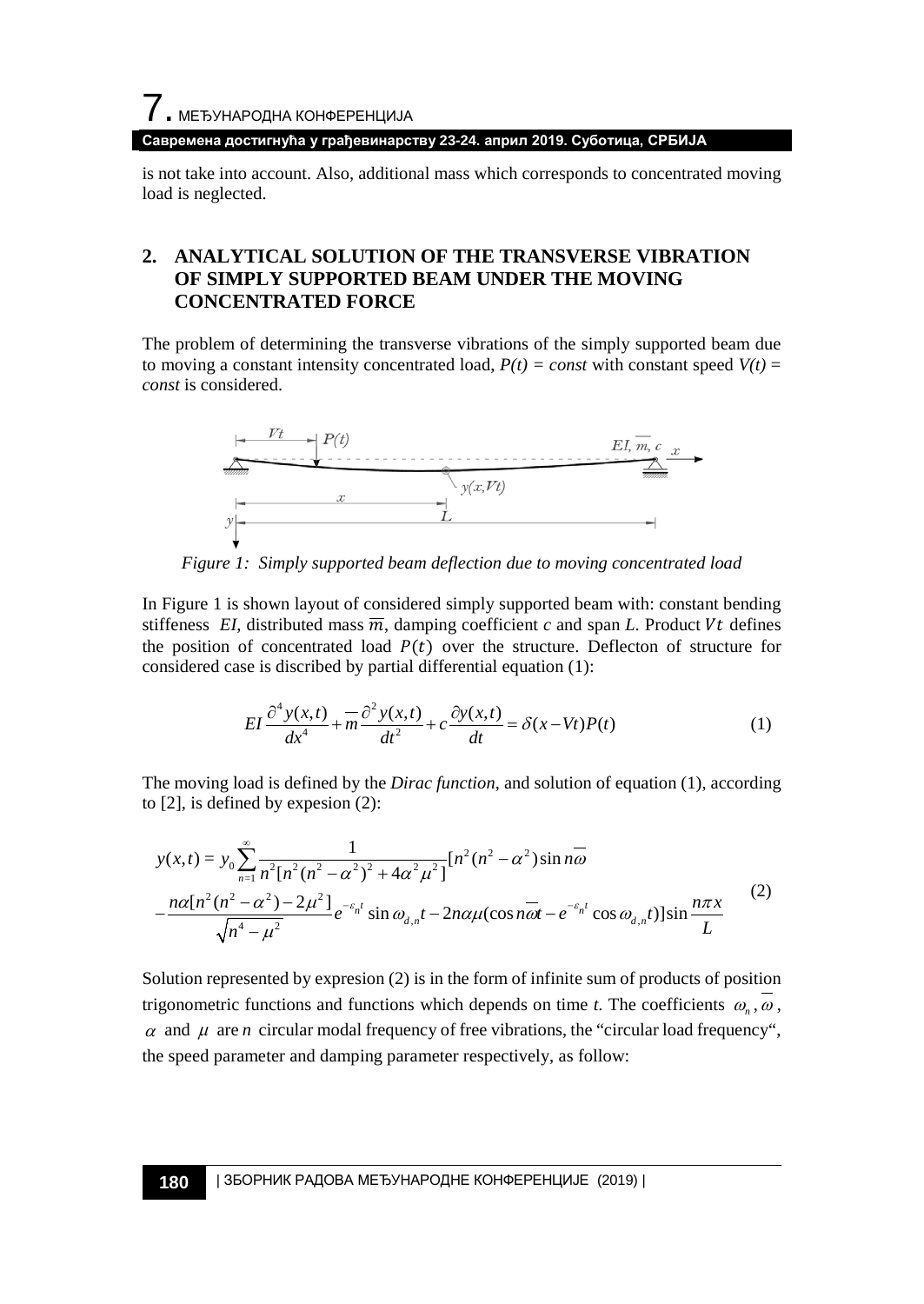**Contemporary achievements in civil engineering 23-24. April 2019. Subotica, SERBIA**

$$
\omega_n = \frac{n^2 \pi^2}{L^2} \sqrt{\frac{EI}{m}}, \overline{\omega} = \frac{\pi V}{L}; \alpha = \frac{\overline{\omega}}{\omega_1} = \frac{VL}{\pi} \sqrt{\frac{\overline{m}}{EI}} = \frac{V}{V_{cr}}; \mu = \frac{\varepsilon_n}{\omega_1} = \frac{\varepsilon_n L^2}{\pi} \sqrt{\frac{\overline{m}}{EI}} \tag{3}
$$

The parameter  $\overline{\omega}$ , "circular load frequency" is parameter which depends of speed of movement and length of the beam *L*. The critical speed  $V_{cr}$  is included as in the speed parameter (3). When the force moves at critical speed, the *frequency of the movement of the load* and frequency of free vibration of the beam coincides. The coefficient  $y_0$  is equal to  $2PL^3 / \pi^4 EI$ , and  $\varepsilon_n$ ,  $\omega_{d_n}$  are the  $n^{th}$  damping coefficient of ratio between viscous damping and distributed mas, while the  $n<sup>th</sup>$  is circular frequency of the damped oscillation of the beam, respectively (4).

$$
\varepsilon_n = \frac{c}{2\overline{m}}; \ \omega_{d,n}^2 = \omega_n^2 - \varepsilon_n^2 \tag{4}
$$

The solution of the differential equation (1) takes into account all the modes of free vibrations of the system ( $\omega_n$ ,  $n \to \infty$ ) so it represent the exact solution.

It is important to emphasize that the solution (2) represent displacement of an arbitrary point of the simply supported beam at time *t* while the concentrated load moves from the start to the end point of the beam, and when it reaches the end of the beam it returns to the initial – start point with the opposite sign and thus again. Therefore, the solution (2) applies over the time  $t \in [0, L/V]$  i.e. just over the time while force crosses the beam. The analysis of the beam after the first crossing of the concentrated load requires solving modified equation (1) with function on right-hand side is equal to zero, with initial conditions (displacement and velocity) defined by solution of original equaion (1) at the time *t=L/V*.

#### **3. DYNAMIC AMPLIFICATION FACTOR OF SIMPLY SUPPORTED BEAM UNDER MOVING CONCENTRATED LOAD**

A case of analytical and numerical computation of the dependence of the dynamic amplification factor respect to the speed of the movement of the concentrated load over the bridge with the following characteristics is considered:

- Bridge span  $L = 10m$
- Constant bending stiffeness  $EI = 4.717 kNm^2$
- Moving concentrated load  $P = 100 kN$ , mass  $m_p = 10.2 kN / (m/s^2)$
- Relative damping ratio  $\zeta = 0.05$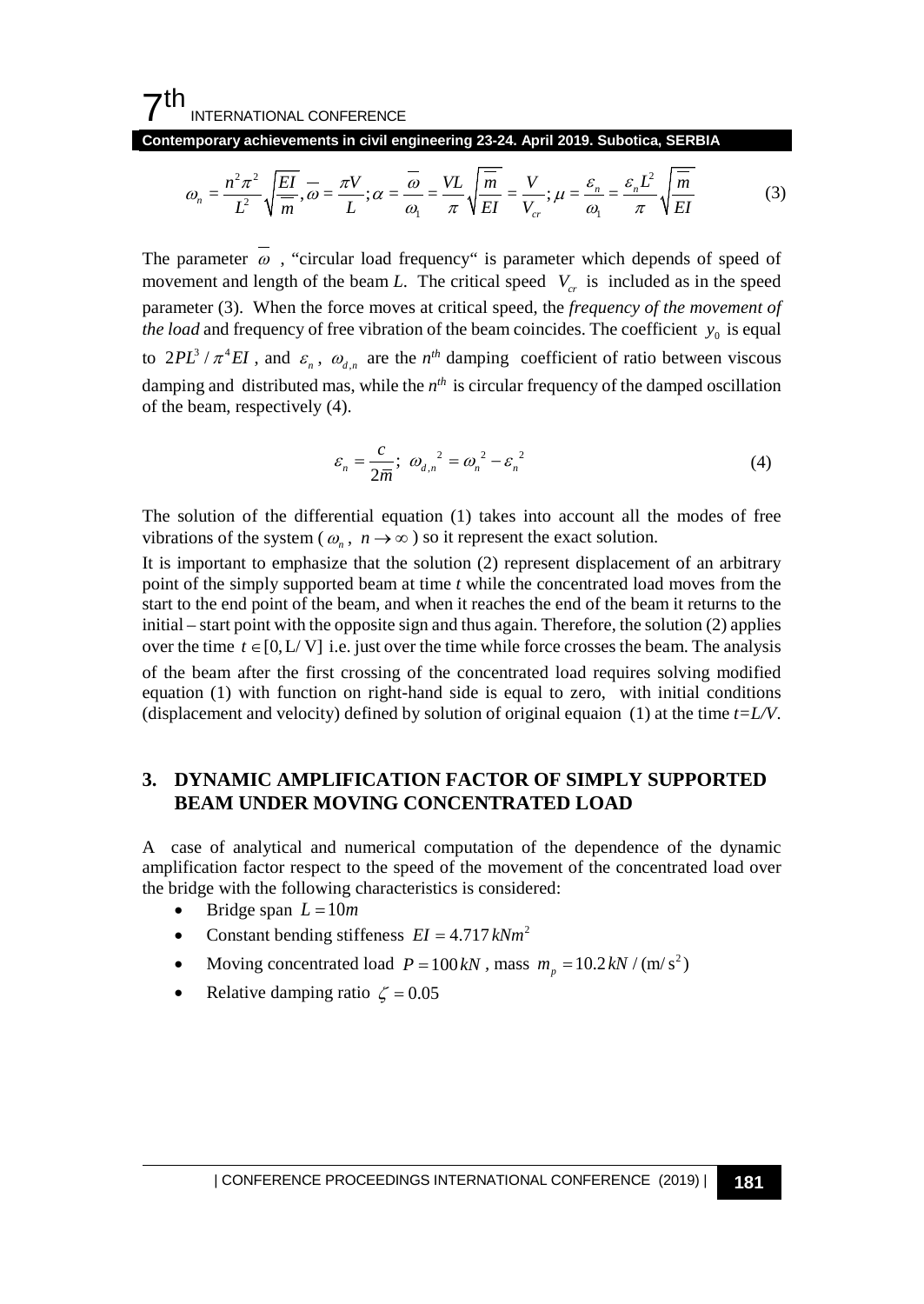

*Figure 2: Simply supported beam under concetrated moving load*

The DAF is defined as the maximum ratio between dynamic and static displacement at mid-span of the beam, Figure 2. The analytical solution computed using *Matlab programming language* based on expression (2), taking into the account the first *50* natural modes, with the time step  $(\Delta t)$  of 0,001 s. Using the structural analyzing software SAP2000, the  $\lambda = \lambda$  (*V*) dependence is also computed, with the beam model formed from 10 beam finite elements length of *1 m* using concentrated masses at the ends of elements. So, there are 9 degrees of freedom of vertical movement of the beam and *Linear Time History analysis* was performed.



*Figure 3: Dynamic amplification factor as function of load speed movement* 

Figure 3 shows good matching of the results with the maximal deviation of *0.23%.* It occurs because the model developed in *SAP2000 software* has just nine concentrated masses, the smaller number of degrees of freedom taken into the account, as well as due to the fact the longer time step of integration was applied.

In Figure 4 is shown dependence of  $\lambda = \lambda$  *(V)* the initial part of the diagram shown in Figure 3, just for the analytical solution case. The critical speed in the particular case is  $V_{cr} = 119 \ m/s = 428 \ km/h$ , but the maximum value of  $\lambda$  achieved at the speed of aprox. for 60%  $V_{cr}$ , i.e. 70 m/s.

Absence of significant peak of movement for the speed of concentrated load at speed  $V = V_{cr}$  is consequence of fact that concentrated load passes the beam length just one time, and excite it to start to oscillate freely until it calms down.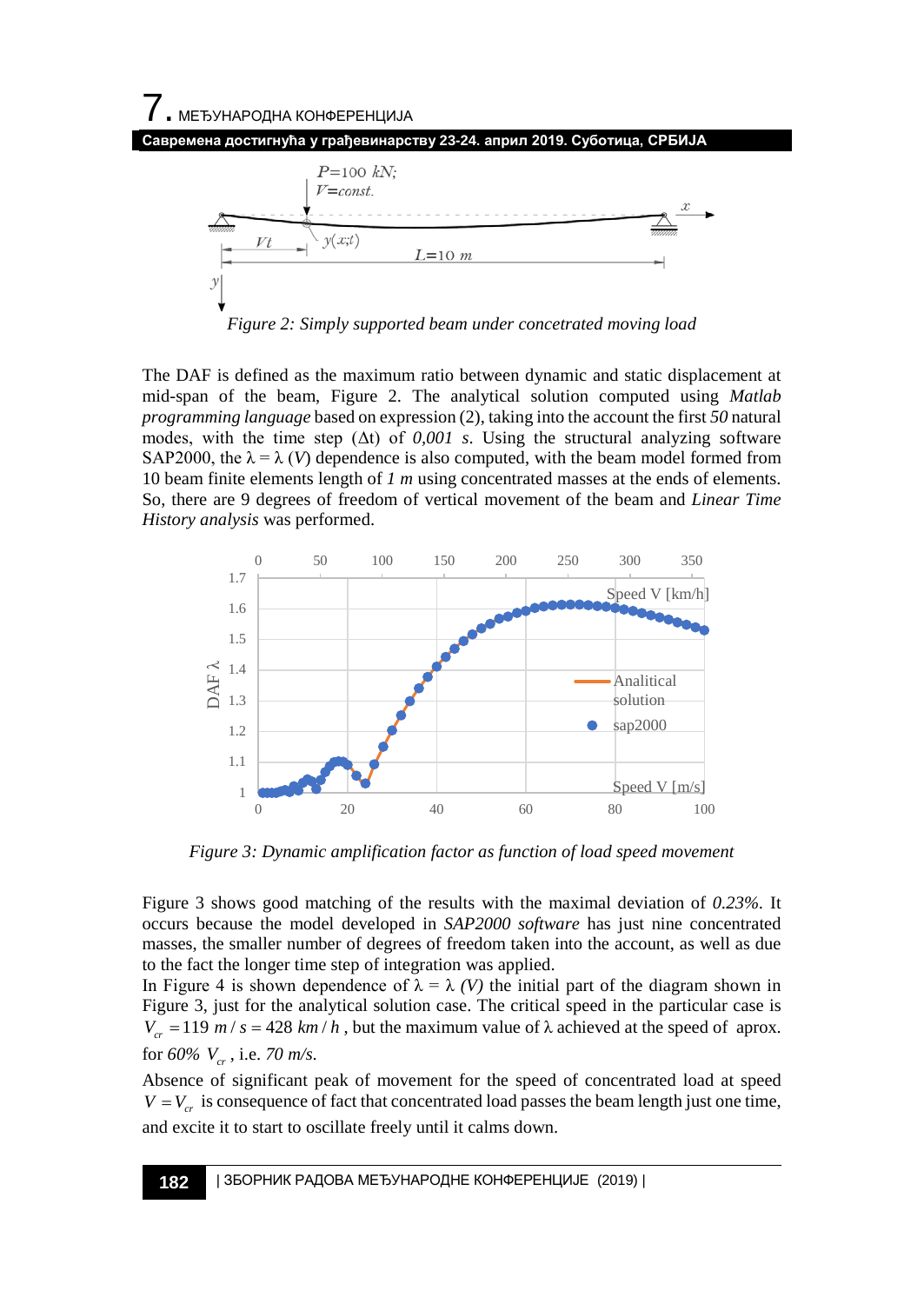#### **Contemporary achievements in civil engineering 23-24. April 2019. Subotica, SERBIA**

If the expression (2) will be considered durring the longer period  $t > L/V$ , while the concetrated load crosses *n* times, as already described, then there would be expressive peaks at speeds  $V = V_{cr}$ ,  $3V_{cr}$ ,  $5V_{cr}$ ... which corespond to modal forms with maximum deflection at mid-point of the beam,  $1<sup>st</sup>$ ,  $3<sup>rd</sup>$ ,  $5<sup>th</sup>$ , ...



*Figure 4: The starting part of the diagram in Figure 3*

Resonance at the odd number multipliers of critical velocitiy would always arise because it corresponds to the odd modal frequencies/forms because the mid-point with maximal deflection. So, only the odd natural modes contribute to the total deflection/displacement. Further, will be consider the speeds that can be realistically achieved, in the range of  $V = [0,130]$  km/h, just using the results computed by the SAP2000 structural analysis software package, because the analytical solutions for other considered cases are complex.

### **4. DYNAMIC AMPLIFICATION FACTOR OF SIMPLY SUPPORTED BEAM UNDER MOVING CONCENTRATED LOAD SYSTEM**

The case of determining the dependence of a dynamic amplification factor of speed of the moving concentrated load system with internal distance of *1 m* is considered.

In the case of moving concetrated load system with more forces at lower speeds, up to *8 m/s*, could be expected the same or greater DAF than it produced by movement of system with just one force, as it is shown in Figure 5. Increasing speed of movement, the influence of inertial effects of the beam became the most significant during the movement of one concentrated force.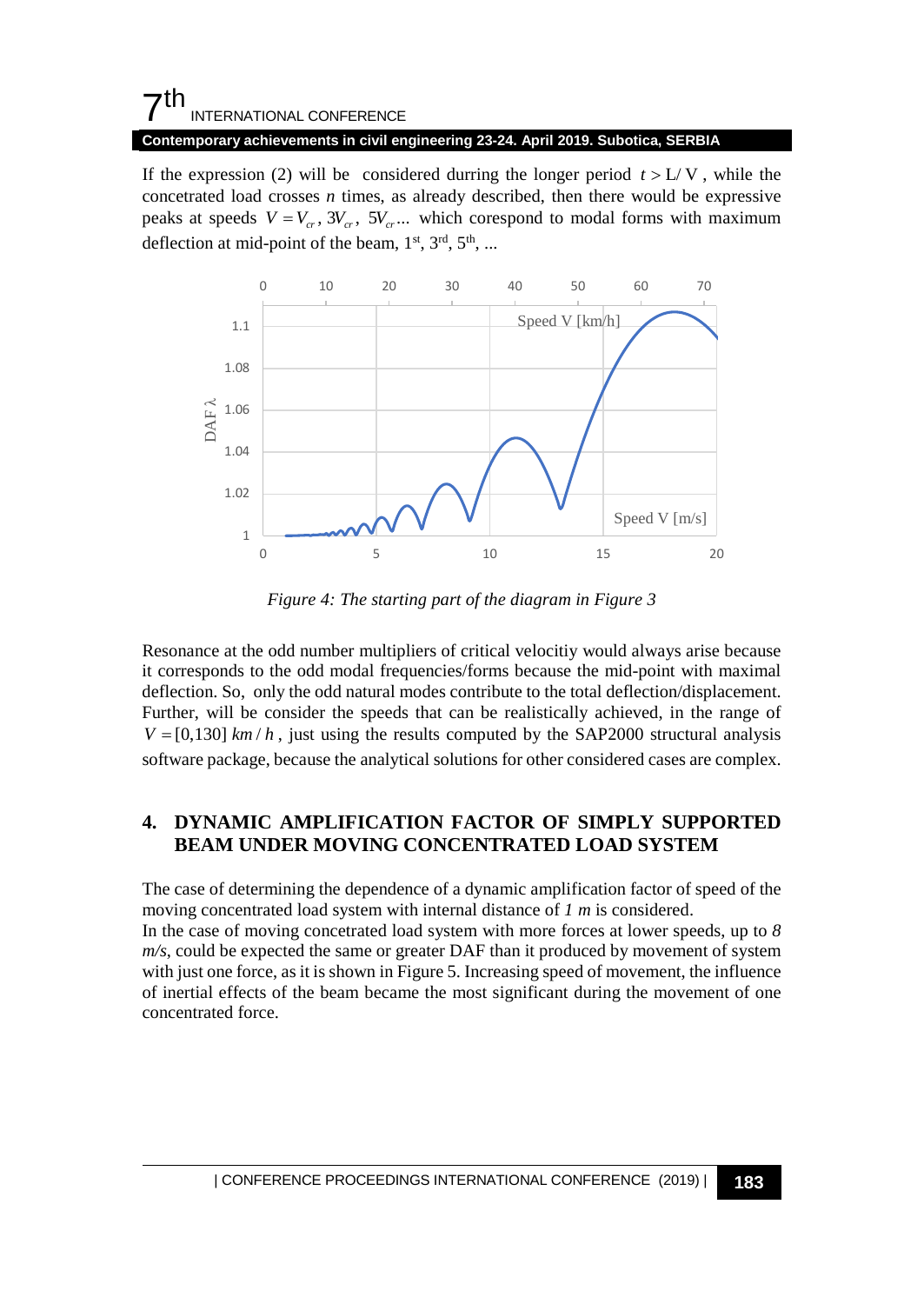

*Figure 5: Dynamic Amplification Factor depedance of speed V for different moving* 

*concentrated load systems*

### **5. DYNAMIC AMPLIFICATION FACTOR OF DIFERENT STRUCTURAL SYSTEMS UNDER MOVING LOAD**

In this section, beams the geometrical and material properties defined in section 3, consider for the cases of different structural systems. The simply-supported beam is identical as it is shown in Figure 2, the continuous beam with two and three equal spans of *10 m* length, and the both ends clamped beam with length of span of *10 m*. The reason for the analysis of the both ends clamped beam is often structural system of short bridges (*10* to *15 m*) with the deck clamped on abutments. In the case of continuous beam bridges, dynamic amplification factor was observed at the point on distance of *4.5 m* from the first support.



*systems*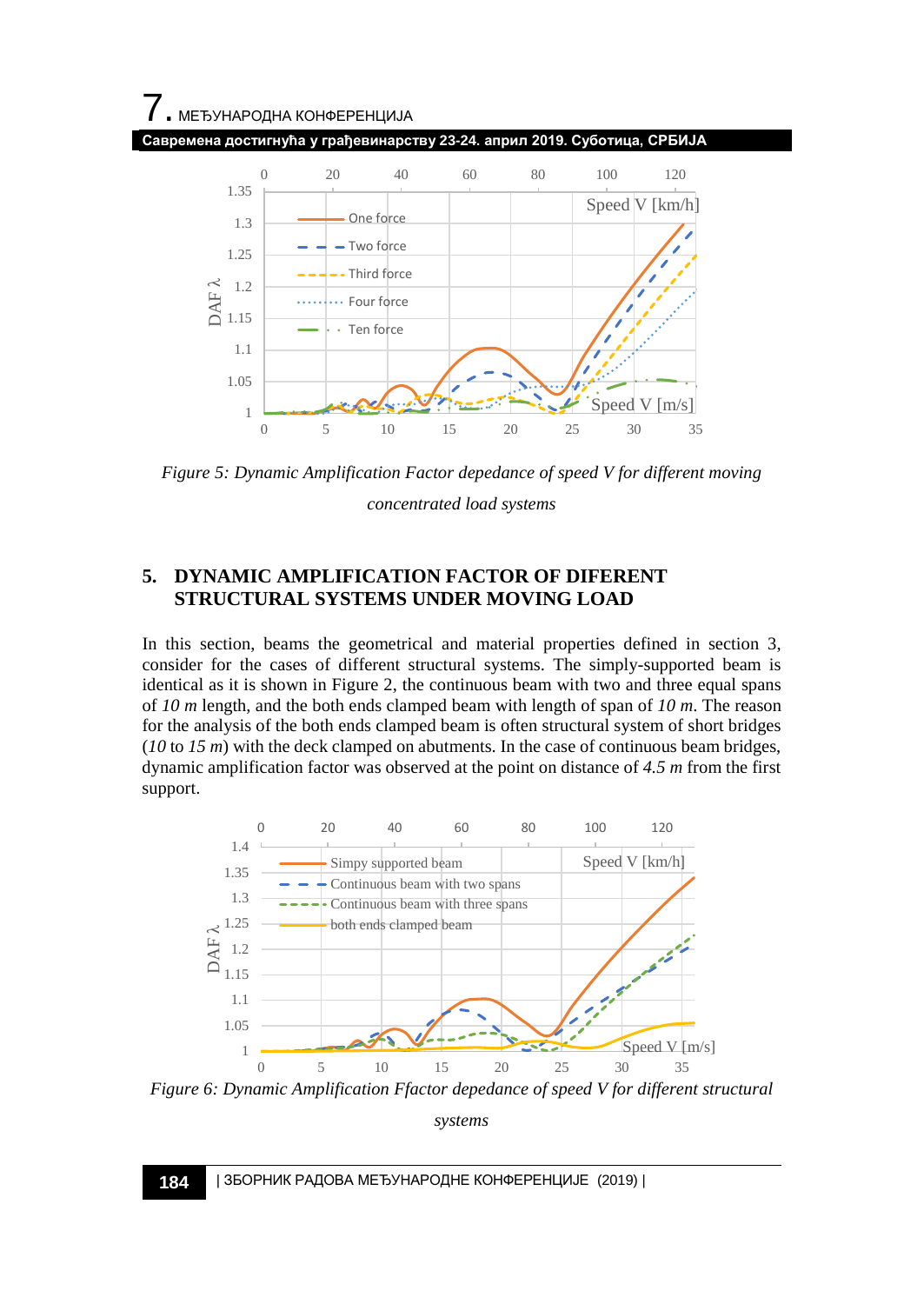#### **Contemporary achievements in civil engineering 23-24. April 2019. Subotica, SERBIA**

In Figure 6 could be clearly seen that the simply-supported beam structural system is the most sensitive to the movement of one concentrated force. Although, the frequencies of the first modes of the sample beam and the continuous beam with the span lengths equal to span of the simply-supported beam are the same. The both sides clamped beam is the least sensitive in the sense of DAF at normal speeds, with significant amplification at high speeds, which is consequence of higher stiffness of mid-span deflection.

### **6. DYNAMIC AMPLIFICATION FACTOR RELATED TO DOMESTIC AND EUROPEAN REGULATIONS**

In this section are compared dynamic amplification factors of simply supported beam structural system shown in Figure 2 at a speeds of *80 km/h* and *130 km/h* according to domestic [3] and European [4] regulations. According to domestic regulation [3], DAF  $(\lambda)$ for multiplication static influences of traffic load for road and railway bridges is defined by equeations (5),

$$
\lambda = 1.4 - 0.008 \cdot L \ge 1;
$$
  $\lambda = \frac{1.44}{\sqrt{L} - 0.2} + 0.82$  (5)

for the corresponding (effective) span length of the beam defined by parametar *L*, see [3]. The European standard [4] also includes dynamic amplification factor for road bridges, but not explicitly, it is taken into account in load definition for design.



*Figure 7: Dynamic factor in the function of the relevant bridge span*

The load effects of railway bridges are multiply by the dynamic coefficient explicitly in order to include dynamic effects, equivalently as it is defined in domestic regulations [3]: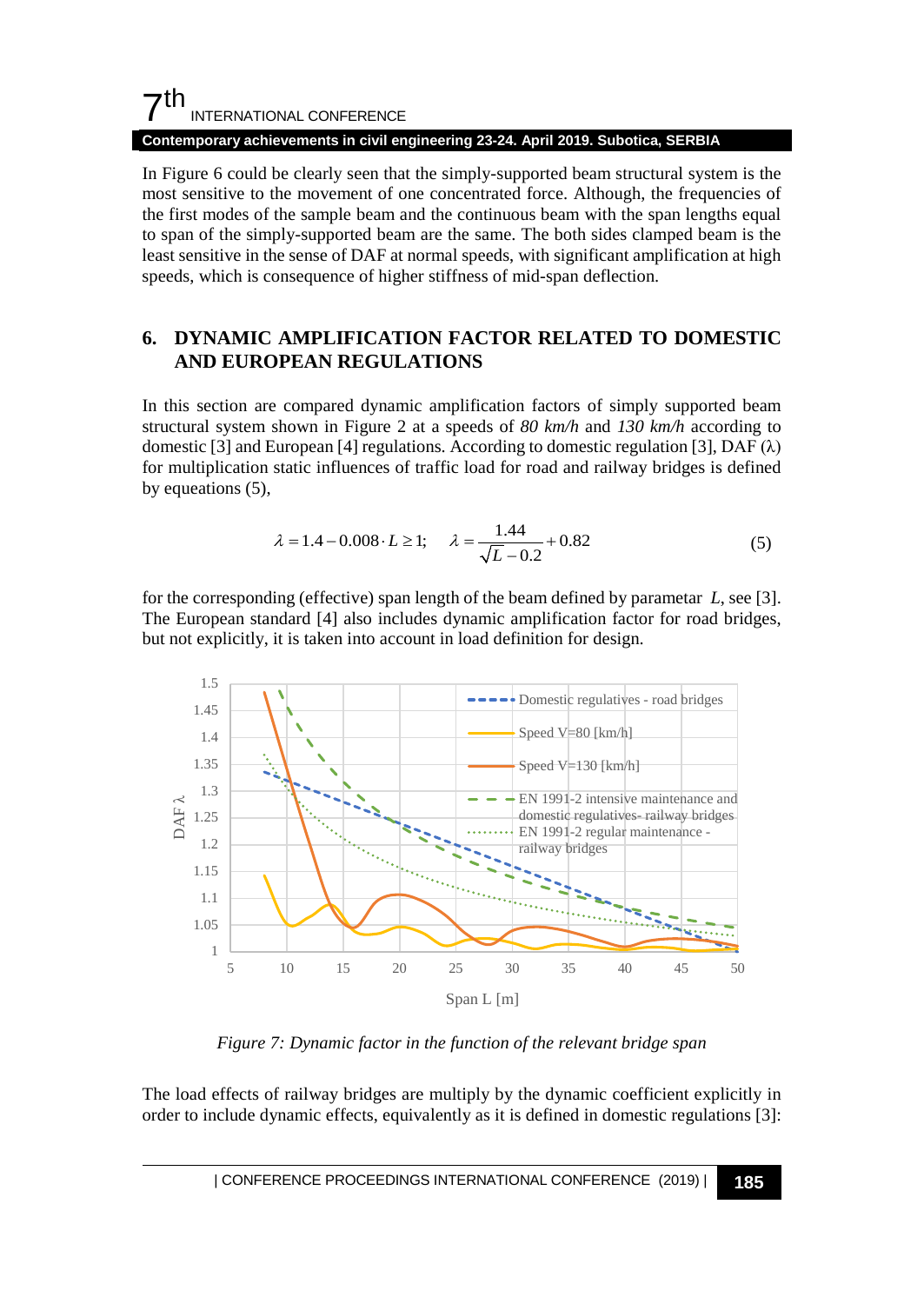$$
\Phi_2 = \frac{1.44}{\sqrt{L_\Phi} - 0.2} + 0.82; \quad \Phi_3 = \frac{2.16}{\sqrt{L_\Phi} - 0.2} + 0.73\tag{6}
$$

The coefficients  $\Phi_2$  and  $\Phi_3$  are valid for an intensive and standardly maintained railways, whil  $L_{\Phi}$  is the relevant span of the bridge element of brige, see [4].

#### **7. CONCLUSION**

Based on the analysis so far, it can be concluded that the dynamic amplification factor  $\lambda$ depends on load type, structural system of beam, and the speed parameter  $\alpha$ , i.e. the ratio of load frequency property and structural modal properties, as well as damping of the structure. The most unfavorable case is when a concentrated force moves along the simply-supported beam structural system for a speed in the range of *60%* of critical velocity *Vcr*, Figure 8, for different relative damping values of the symple-supported beam structure loaded by single concentrated moving force. The real speed of vehicle is significantly less than the computed critical speed.

Figure 7 shows that prescribed the values of DAF by the domestic and European standards are significantly larger than computational values, because in regulations are included rougnesses road surfaces and railway tracks, as well as vehicle – structure interaction.



*Figure 8: Dynamic Amplification Factor in the function of the speed parameter α*

The expression for  $\lambda$  for rail bridges is the same for the domestic and European<sup>[4](#page-7-0)</sup> regulations. The same figure shows that  $\lambda$  is higher than the recommended value by the domestic standard for road bridges. But, should be noted that the presented computation

<span id="page-7-0"></span> <sup>4</sup> For an intensively maintained railways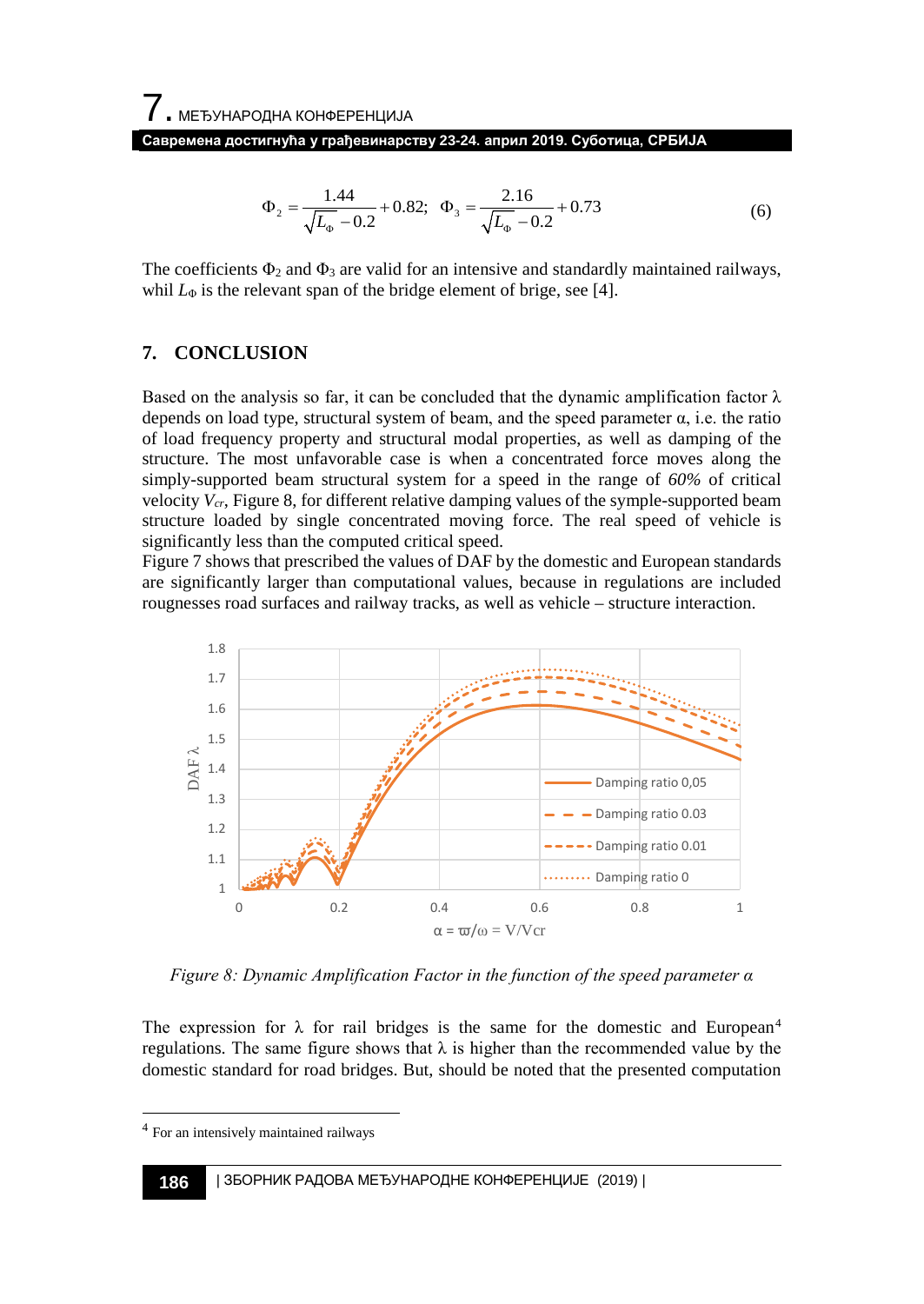#### **Contemporary achievements in civil engineering 23-24. April 2019. Subotica, SERBIA**

conducted for load speed of  $V = 130$  km/h and one concentrated force passing the bridge span of *10 m* is not a real case. Real vehicles, which could produce significant load effects, shold be represented with more than one axes (moving concentrated forces) and the real values shold be less. Also, the real speed of such vehicles is up to *80 km/h*, and as it is shown in Figure 7, DAF function for such speed are significantly less, beside the fact that the vehicle is treated as one concentrated load system.

# **ACKNOWLEDGEMENTS**

Presented research is part of investigation within the research project *TR-36048: Research on condition assessment and improvement methods of civil engineering structures in view of their serviceability, load-bearing capacity, cost effectiveness and maintenance*, financed by the Ministry of Education, Science and Technology Development of Republic of Serbia. Authors will acknowledge to the Ministry of Education, Science and Technology Development of Republic of Serbia for partial financial support through the Technology Development Project TR-36048.

# **REFERENCES**

- [1] Ćorić, B., Salatić, R.: *Dinamika konstrukcija*. Građevinaka knjiga, Beograd, 2011., strana – 12.
- [2] Weiwei Guo He Hia, Nan Zhang. *Dynamic Interaction of Train – Bridge System in High – Speed Railways*. Beijing Jiatong University Press, Beijing, China, 2018. Chapter 2, page 85 – 99.
- [3] *Pravilnik o tehničkim normativima za određivanje veličina opterećenja mostova, Osnovne odrebe*. Beograd, Jul 1991.
- [4] *EN 1991*-2 (2003): *Eurocode 1: Actions on structures – Part 2: Trafic load on bridges*, The European Union Per Regulation 305/2011, Directive 98/34/EC, Directive 2004/18/EC

Paeglite, I., Paeglitis, A.,The Dynamic Amplification Factor of the Bridges in Latvia. 11<sup>th</sup> International conference on modern Building Materials, Structures and *Techniques, MBMST 2013.* Institute of Transport Infrastructure Engineering, Riga Technical University.

- [5] Background to the UK National Annexes to EN1990: Basis of Structural Design Annex A2 : Application for Bridges, EN1991-2: Traffic Loads on Bridges. Report prepared by Atkins Highways and Transportation
- [6] M.Sc.ing.I.Paeglite, Prof.,Dr.Sc.ing A.Paeglitis. *Dynamic Amplification Factors Of Some City Bridges*. Conference ICSCE Londen, 2014. Riga Technical University, Institute of Transport Infrastructure Engineering